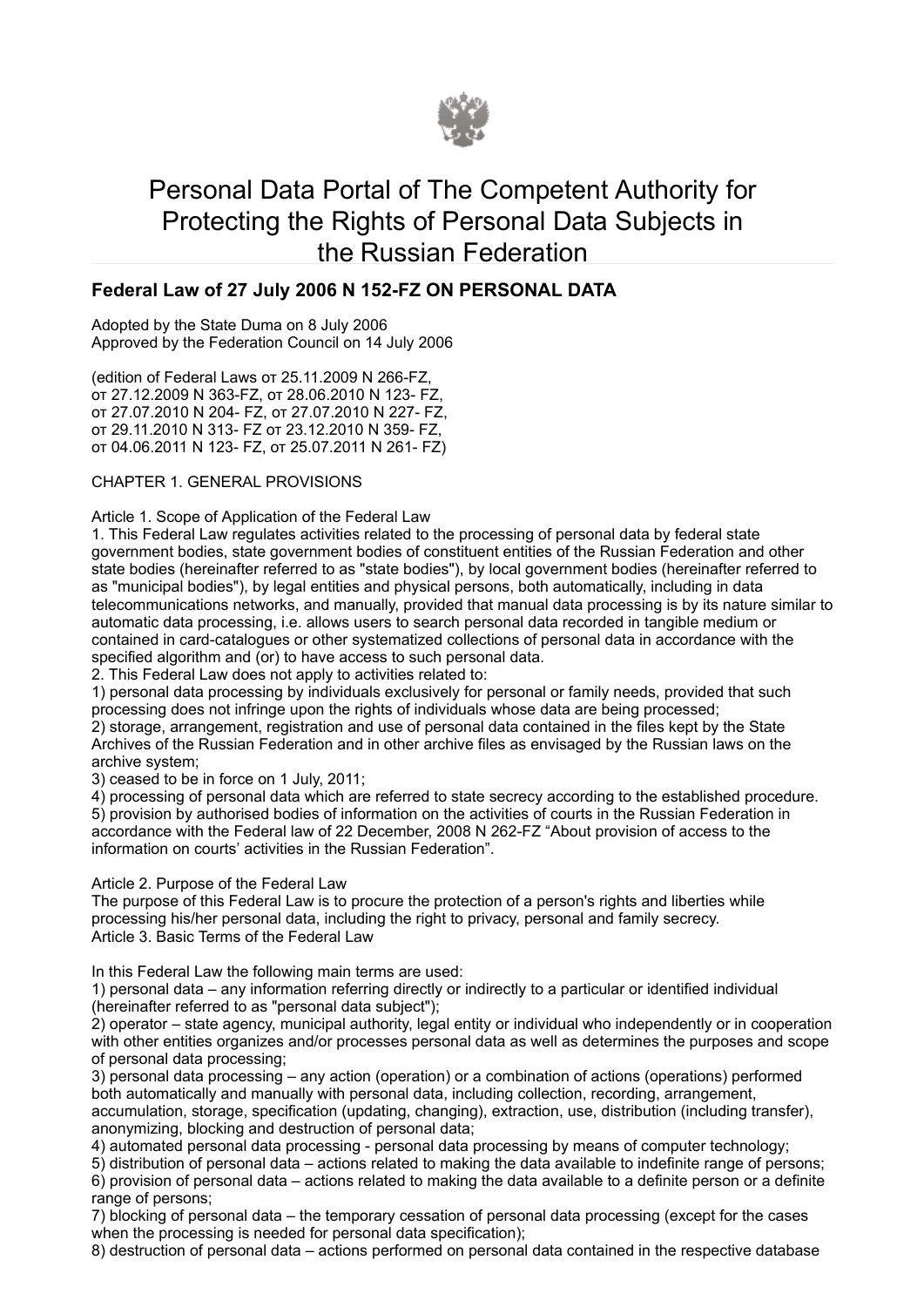that prevent such data from being restored and (or) actions aimed at the physical destruction of the tangible medium of personal data;

9) anonymization of personal data – actions performed on personal data that do not permit the identity of the individual concerned to be verified solely from such anonymized data;

10) personal data information system – a database that contains personal data as well as information technologies and hardware used for data processing;

11) cross-border transfer of personal data – cross-border transfer of personal data to a foreign state agency, foreign legal entity or individual located in a foreign state.

Article 4. Legislative Grounds for Protection of Personal Data in the Russian Federation

1. The Russian legislation on data protection is based on the Constitution of the Russian Federation and international treaties entered into by the Russian Federation and comprises this Federal Law and other federal laws which regulate particular issues related to personal data processing.

See the Convention of European Council on protection of individuals whose data are being processed automatically. (Strasburg, 28 January 1981)

2. On the grounds of and pursuant to the federal laws, state agencies, the Bank of Russia, local authorities may, within their scope of their competence, adopt regulatory legal acts, normative acts, legislative acts (hereinafter referred to as regulations) with respect to particular issues related to personal data processing. Such regulations shall not include the provisions that would restrict personal data subjects' rights, place limitations, which are not provided by federal laws, on operators' activities or imposing responsibilities, which are not provided by federal laws, on operators, and shall be subject to official publishing.

3. The specific features of personal data manual processing may be prescribed by federal laws and other regulations of the Russian Federation with account of the provisions of this Federal Law.

4. If international treaties entered into by the Russian Federation establish regulations different from those provided by this Federal Law, the regulations of such international treaties shall be applied.

Chapter 2. Principles and Conditions of Personal Data Processing

Article 5. Principles of Personal Data Processing

1. Personal data shall be processed on a legal and equitable basis.

2. Personal data processing shall be restricted by achieving specific pre-determined and legal purposes. It is not allowed to process personal data for the purpose incompatible with that one of personal data collection.

3. It is not allowed to combine the data bases containing personal data to be processed for incompatible purposes.

4. There shall be processed only personal data that comply with the purposes of their processing.

5. The scope and character of personal data to be processed shall comply with the intended purposes of such data processing. The personal data to be processed shall not be irrelevant to the declared purposes of their processing.

6. In the course of personal data processing it shall be necessary to ensure the personal data accuracy, their sufficiency and in case of need their adequacy for processing purposes. Operators shall take the required measures or ensure their adoption to delete or specify incomplete or inaccurate data.

7. Personal data shall be stored in a form that allows verification of the identity of personal data subjects only to the extent necessary for processing purposes unless the personal data storage time is not established by federal laws, agreements concluded with personal data subjects as a beneficiary or guarantor party. Personal data shall be destroyed or depersonalized upon achieving the set goals as well as when such goals cease to be relevant unless otherwise stipulated by federal laws.

Article 6. Conditions of Personal Data Processing

1. Personal data processing shall be subject to compliance with the principles and rules stipulated by the Federal law. Personal data processing shall be allowed in the following cases:

1) processing of personal data is carried out with the consent of the data subject to the processing of his personal data;

2) personal data processing is required for achieving the purposes stipulated by an international agreement of the Russian Federation or by a law, or for exercise and fulfillment of functions, powers and obligations imposed on operators by the Russian Federation law.

3) personal data processing is required for administration of justice or enforcement of a judicial act or an act of another body or official which are enforceable in accordance with the legislation of the Russian

Federation concerning enforcement proceedings (hereinafter referred to as "enforcement of a judicial act); 4) personal data processing is required for rendering state or municipal services in accordance with the Federal law of 27 July 2010 N 210-FZ "About provision of state and municipal services", for ensuring the provision of this service or for registration of personal data subjects on the uniform portal of state and municipal services;

5) personal data processing is required for performance of an agreement to which a personal data subject is a party or under which the data subject is a beneficiary or surety, or for conclusion of an agreement on the initiative of a personal data subject or an agreement under which a personal data subject shall be a beneficiary or surety;

6) personal data processing is required for protection of life, health or other vital interests of the personal data subject in case it is not possible to obtain his/her consent;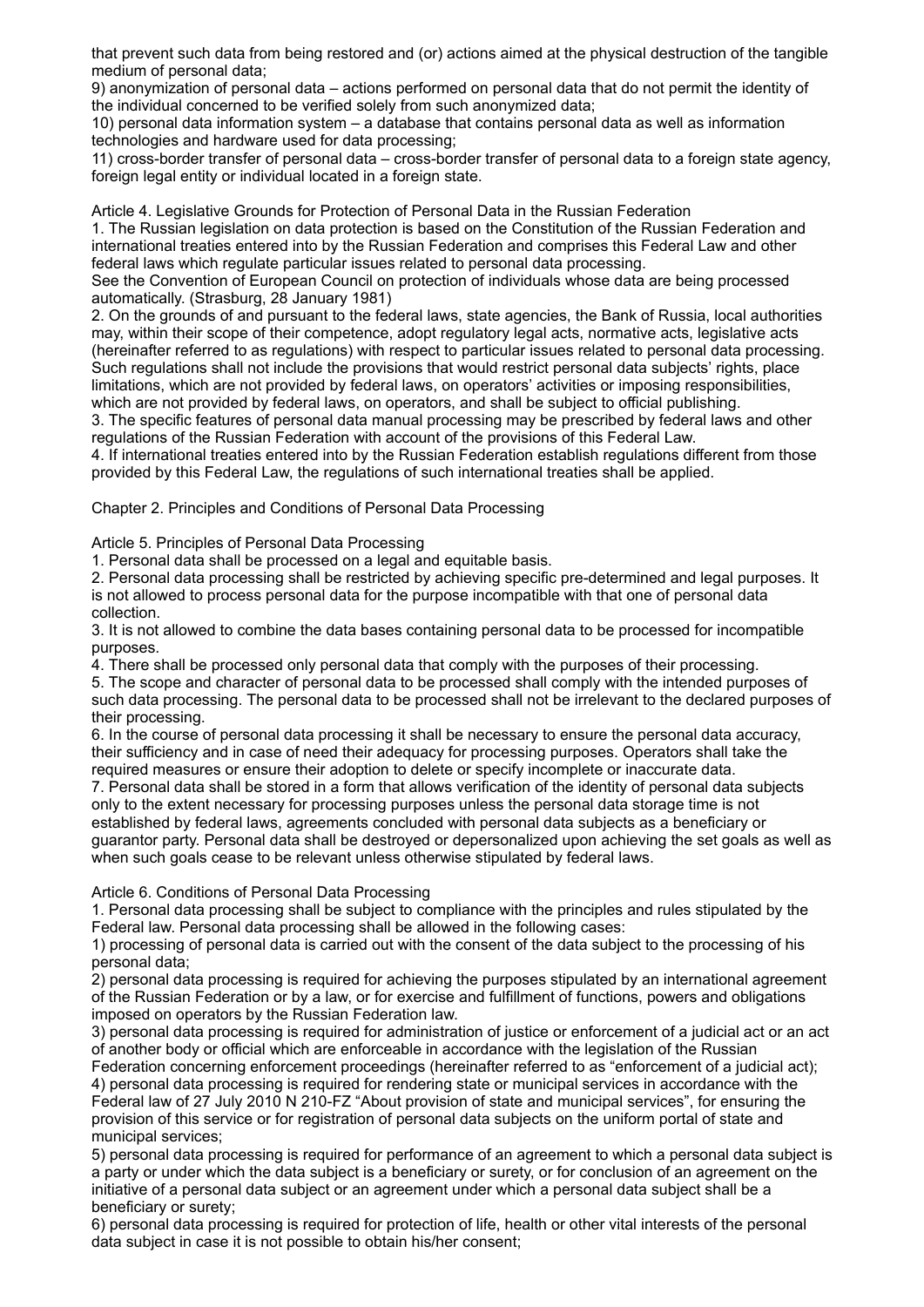7) processing of personal data is required for realization of the rights and legitimate interests of an operator or third parties or for the attainment of socially significant objectives, provided that this not cause the rights and freedoms of the personal data subject to be violated;

8) processing of personal data is required for the purposes of professional activities of a journalist and (or) the legitimate activities of a mass medium or for the purposes of scientific, literary or other creative activity, provided that this not cause the rights and freedoms of the personal data subject to be violated;

9) processing of personal data is carried out for statistical or other research purposes, with the exception of the purposes specified in Article 15 of this Federal Law, on the condition of compulsory depersonalization of the personal data;

10) public access to the personal data being processed has been granted by or at the request of the personal data subject (hereinafter referred to as "personal data made public by the personal data subject"); 11) the personal data being processed are subject to publication or compulsory disclosure in accordance with federal laws.

2. Particular considerations relating to the processing of special categories of personal data and the processing of biometric personal data are established by Articles 10 and 11 of this Federal Law respectively. 3. An operator shall have the right to assign the processing of personal data to another person with the consent of a personal data subject, except as otherwise provided by federal laws, on the basis of a contract concluded with that person, including a state or municipal contract, or by means of adoption of an appropriate act by a state or municipal body (hereinafter referred to as "instruction of an operator"). A person carrying out the processing of personal data on the instruction of an operator shall be obliged to comply with the principles and rules for the processing of personal data which are stipulated by this Federal Law. The operator's instruction shall set out a list of actions (operations) to be performed with personal data by the person carrying out the processing of personal data and the purposes of the processing, shall establish the obligation of that person to observe the confidentiality of personal data and to ensure that the personal data remain secure while being processed, and shall specify the requirements relating to protection of processed personal data in accordance with Article 19 of this Federal Law. 4. A person carrying out the processing of personal data on the instruction of an operator shall not be obliged to obtain the consent of the data subject to the processing of his personal data. 5. Where an operator assigns the processing of personal data to another person, liability to the personal data subject for the actions of that person shall be borne by the operator. A person carrying out the processing of personal data on the instruction of an operator shall be liable to the operator.

#### Article 7. Confidentiality of Personal Data

Operators and other persons who have obtained an access to personal data shall be obliged to refrain from disclosing to third parties or disseminating those personal data without the consent of the personal data subject, except as otherwise provided by federal laws.

#### Article 8. Publicly Accessible Sources of Personal Data

1. Publicly accessible sources of personal data (including directories and address books) may be created for the purposes of information provision. Subject to the written consent of a personal data subject, the surname, first name and patronymic, year and place of birth, address, subscriber number, occupation details of that data subject and other personal data communicated by the personal data subject may be included in publicly accessible sources of personal data.

2. Details of a personal data subject shall at any time be excluded from publicly accessible sources of personal data at the request of the personal data subject or by decision of a court or other authorized state bodies.

Article 9 Consent of a Personal Data Subject to the Processing of His Personal Data

1. A personal data subject shall decide whether or not to provide his personal data and shall give consent to the processing thereof freely, of his own will and in his own interest. Consent to the processing of personal data shall be specific, informed and conscious. Consent to the processing of personal data may be given by the personal data subject or his representative in any form which provides evidence of its receipt, except as otherwise established by federal laws. Where consent to the processing of personal data is received from a representative of the personal data subject, the authority of that representative to give consent on behalf of the personal data subject shall be verified by the operator.

2. Consent to the processing of personal data may be withdrawn by the personal data subject. In the event that a personal data subject withdraws his consent to the processing of personal data, the operator shall have the right to continue the processing of personal data without the consent of the personal data subject if any of the grounds set out in clauses 2 to 11 of part 1 of Article 6, part 2 of Article 10 and part 2 of Article 11 of this Federal Law exist.

3. The obligation to provide a proof of the receipt of the consent of a personal data subject to the processing of his personal data or a proof of the existence of grounds specified in clauses 2 to 11 of part 1 of Article 6, part 2 of Article 10 and part 2 of Article 11 of this Federal Law shall be assigned to the operator.

4. In cases provided for in federal laws, the processing of personal data shall be carried out only with the written consent of the personal data subject. A consent in the form of an electronic document signed with an electronic signature in accordance with a federal law shall be deemed equivalent to a written consent on paper containing the handwritten signature of the personal data subject. The written consent of a personal data subject to the processing of his personal data shall contain, in particular:

1) surname, first name and patronymic and the address of the personal data subject, the number of his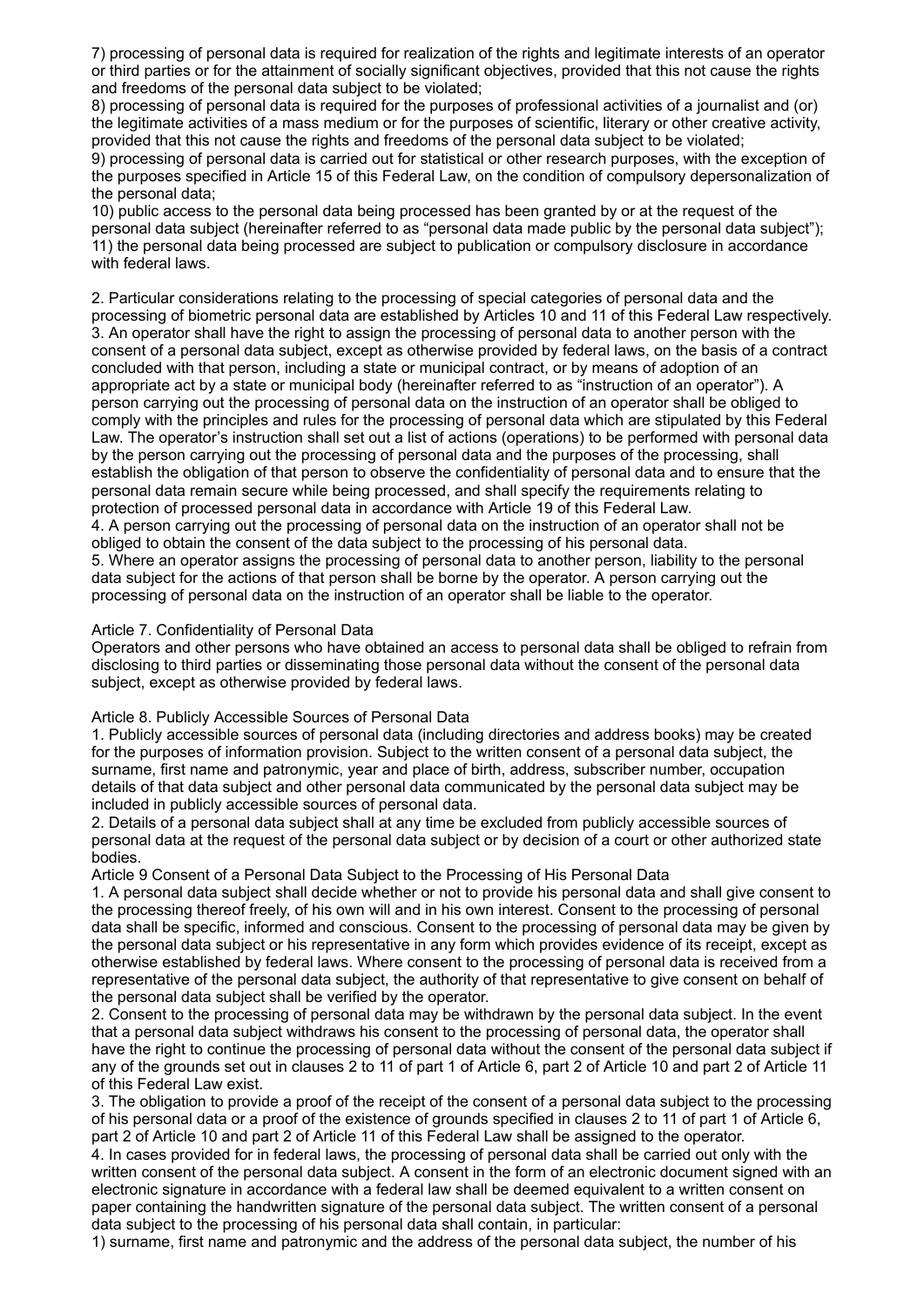principal identification document and information as to the date of issue of that document and the body which issued it;

2) surname, first name and patronymic and the address of the representative of the personal data subject, the number of his principal identification document, information as to the date of issue of that document and the body which issued it and details of the power of attorney or other document confirming the representative's authority (where consent is received from a representative of a data subject);

3) name or surname, first name and patronymic and the address of the operator which is receiving the consent of the personal data subject;

4) the purpose of personal data processing;

5) a list of personal data to the processing of which the consent of the personal data subject is given; 6) name or surname, first name and patronymic and the address of the person who is to carry out the processing of the personal data on the instruction of the operator, if the processing is to be assigned to such a person;

7) a list of actions involving personal data to the performance of which consent is given, and a general description of the methods of personal data processing which are to be used by the operator;

8) the period for which the consent of a personal data subject is given, and the procedure for withdrawal of that consent, except as otherwise established by federal laws;

9) the signature of the personal data subject.

5. The procedure for the receipt in the form of an electronic document of the consent of a personal data subject to the processing of his personal data for the purpose of the provision of state and municipal services and services which are necessary and essential for the provision of state and municipal services shall be determined by the Government of the Russian Federation.

6. Where a personal data subject is legally incapable, the consent to the processing of his personal data shall be given by a legal representative of the personal data subject.

7. Where a personal data subject has died, the consent to the processing of his personal data shall be given by the heirs of the personal data subject, unless the personal data subject gave such consent while he was alive.

8. The personal data may be obtained by an operator from a person who is not the personal data subject on condition of the provision to the operator of a confirmation of the existence of grounds specified in clauses 2 to 11 of part 1 of Article 6, part 2 of Article 10 and part 2 of Article 11 of this Federal Law.

Article 10 Special Categories of Personal Data

1. The processing of special categories of personal data concerning racial or ethnic origin, political opinions, religious or philosophical beliefs, health or sexual life shall not be permitted except in the instances envisaged by part 2 of this Article.

2. The processing of the special categories of personal data referred to in part 1 of this Article shall be permitted in instances where:

1) the subject of the personal data has given his written consent to the processing of his personal data; 2) the personal data have been made public by the personal data subject;

2.1) the processing of personal data is necessary in connection with the implementation of international agreements of the Russian Federation on readmission;

2.2) the processing of personal data is carried out in accordance with Federal Law No. 8-FZ of 25 January 2002 "Concerning the Russian Census";

2.3) the processing of personal data is carried out in accordance with the legislation concerning state social assistance, labour legislation or the legislation of the Russian Federation concerning state-provided pensions and retirement pensions;

3) the processing of personal data is necessary to protect the life, health or other vital interests of the personal data subject or the life, health or other vital interests of other persons and it is impossible to obtain the consent of the personal data subject;

4) the processing of personal data is carried out for the purposes of preventative medicine, medical diagnosis or the provision of medical and social care services, provided that the processing of personal data is carried out by a person who is professionally involved in medical activities and has a duty in accordance with the legislation of the Russian Federation to maintain medical confidentiality:

5) the processing of personal data of members (participants) of a social association or a religious organization is carried out by the social association or religious organization in question acting in accordance with the legislation of the Russian Federation for the purpose of the achievement of legitimate goals which are provided for by their foundation documents, provided that the personal data are not disseminated without the written consent of the personal data subjects;

6) the processing of personal data is necessary in order to enable the rights of the personal data subject or of third parties to be established or exercised, and in connection with the administration of justice; 7) the processing of personal data is carried out in accordance with the legislation of the Russian

Federation concerning defence, security, counter-terrorism, transport safety, anti-corruption measures,

investigative activities and enforcement proceedings and the penal legislation of the Russian Federation; 8) the processing of personal data is carried out in accordance with legislation concerning compulsory types of insurance and insurance legislation;

9) the processing of personal data is carried out in cases provided for in the legislation of the Russian Federation by state bodies, municipal bodies or organizations for the purpose of placing children deprived of parental care in the care of families of citizens.

3. The processing of personal data concerning criminal convictions may be carried out by state bodies or municipal bodies within the limits of the powers conferred on them in accordance with the legislation of the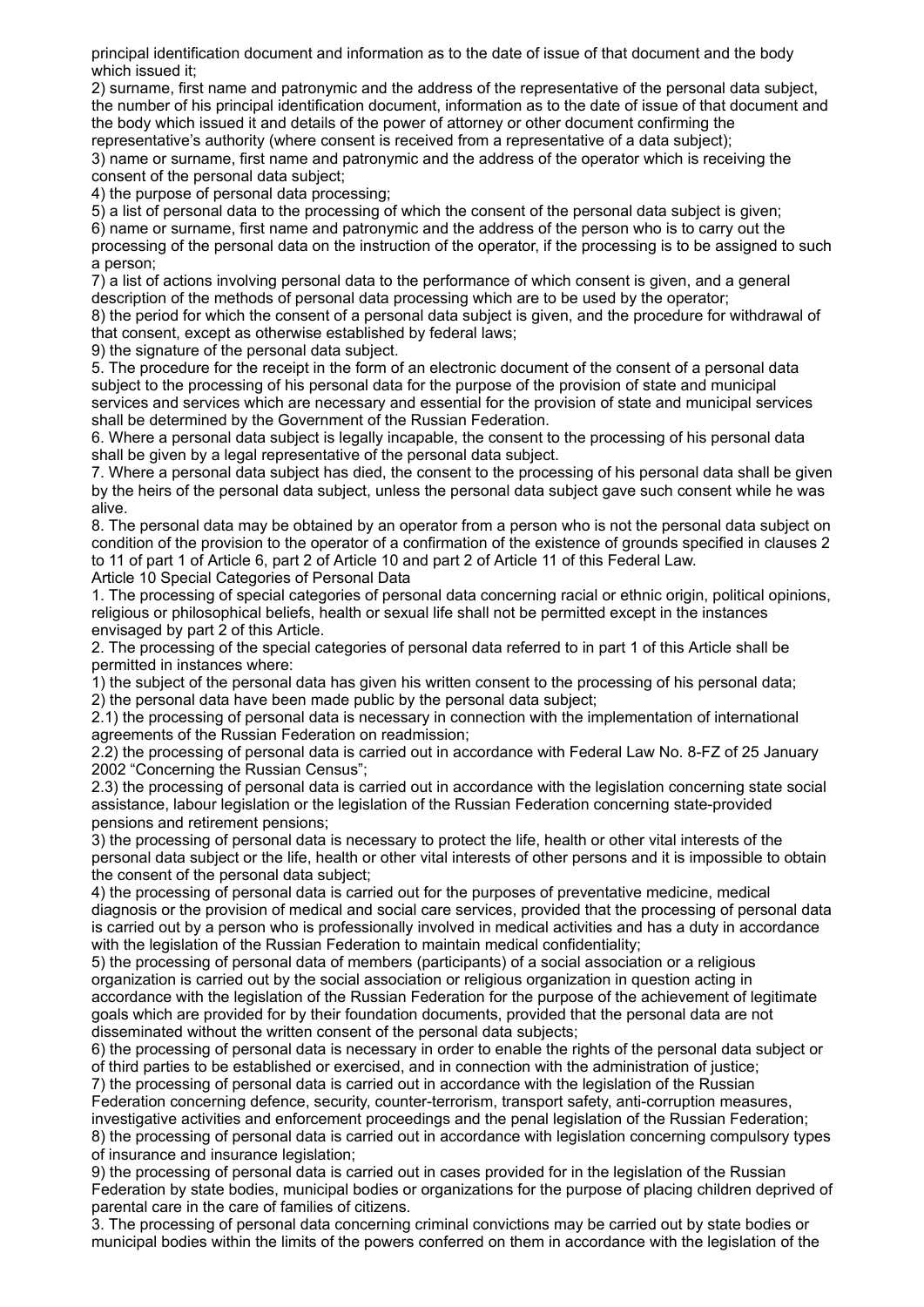Russian Federation, and by other persons in instances and according to procedures to be determined in accordance with federal laws.

4. The processing of special categories of personal data which has been carried out in the instances envisaged by parts 2 and 3 of this Article shall be immediately terminated if the circumstances by reason of which that processing was carried out have been eliminated, except as otherwise established by federal laws.

Article 11 Biometric Personal Data

1. Information concerning a person's physiological and biological characteristics from which he/she may be identified (biometric personal data) and which is used by an operator to establish the identity of a personal data subject may be processed only subject to the written consent of the personal data subject, except in the cases provided for in part 2 of this Article.

2. The processing of biometric personal data may be carried out without the consent of the personal data subject in connection with the implementation of international agreements of the Russian Federation on readmission, in connection with the administration of justice and the enforcement of judicial acts and in cases provided for in the legislation of the Russian Federation concerning defence, security, counterterrorism, transport safety, anti- corruption measures, investigative activities and state service, the penal legislation of the Russian Federation and the legislation of the Russian Federation concerning the procedure for exit from the Russian Federation and entry into the Russian Federation. Article 12 Cross-Border Transfer of Personal Data

1. The cross-border transfer of personal data into the territories of foreign states which are the parties to the Council of Europe Convention on the Protection of Individuals with Regard to Automatic Processing of Personal Data, as well as other foreign states providing adequate protection of the data subjects' rights shall be carried out in accordance with this Federal Law and may be prohibited or restricted for the purposes of protecting the foundations of the constitutional order of the Russian Federation, public morality and health, rights and legitimate interests of citizens and providing for national defence and state security. 2. The authorized body for the protection of the personal data subjects' rights shall approve a list of foreign states which are not the parties to the Council of Europe Convention on the Protection of Individuals with Regard to Automatic Processing of Personal Data and ensure adequate protection of the data subjects' rights. A state which is not a party to the Council of Europe Convention on the Protection of Individuals with Regard to Automatic Processing of Personal Data may be included in the list of foreign states which provide adequate protection of the personal data subjects' rights if the current legal rules of the relevant state and measures taken for the security of personal data conform to the provisions of the above-mentioned Convention.

3. An operator shall be obliged to satisfy itself that the foreign state into whose territory personal data are to be transferred provides adequate protection of the personal data subjects' rights before commencing the cross-border transfer of personal data.

4. The cross-border transfer of personal data into the territories of foreign states which do not provide an adequate protection of the personal data subjects' rights may be carried out in the following cases: 1) where the personal data subject has given his/her consent to the cross-border transfer of his/her personal data;

2) in cases provided for in agreements of the Russian Federation;

3) in cases provided for in federal laws where this is necessary to protect the foundations of the constitutional order of the Russian Federation, to provide for national defence and state security, to secure the stable and safe operation of the transport complex and to protect the interests of the individual, society and the state in the transport sphere against acts of unlawful interference;

4) for the purpose of the performance of a contract to which the personal data subject is a party; 5) for the purpose of protecting life, health and other vital interests of a personal data subject or of other persons where it is impossible to obtain the written consent of the personal data subject.

Article 13 Special Provisions Relating to the Processing of Personal Data in State or Municipal Personal Data Filing Systems

1. State bodies and municipal bodies shall, within the limits of their powers as established in accordance with federal laws, create state or municipal personal data filing systems.

2. Federal laws may establish special provisions relating to the recording of personal data in state and municipal personal data filing systems, including the use of various methods of designating personal data contained in a particular state or municipal filing system as relating to a particular data subject.

3. Human and civil rights and freedoms may not be limited for reasons relating to the use of various methods of processing of personal data and of designating personal data contained in state or municipal personal data filing systems as relating to a particular data subject. It shall not be permissible to use methods of designating personal data contained in state or municipal personal data filing systems as relating to a particular data subject which injure the feelings of individual citizens or degrade human dignity. 4. For the purpose of providing for the exercise of the personal data subjects' rights in connection with the processing of their personal data in state or municipal personal data filing systems, there may be created a state public register, the legal status of which and procedure for the use of which shall be established by a federal law.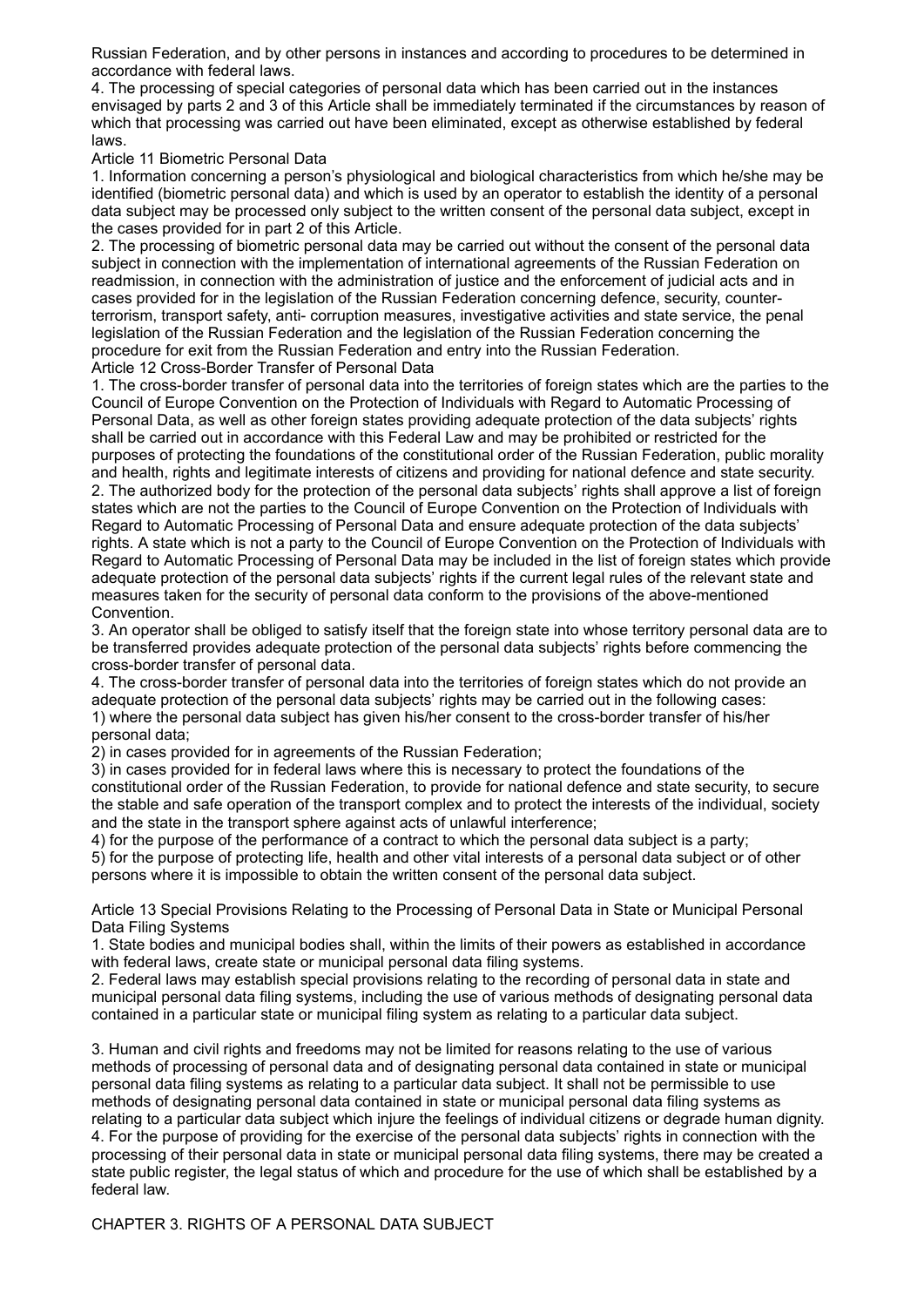Article 14 Right of Access of a Personal Data Subject to His Personal Data

1. A personal data subject shall have the right to receive information referred to in part 7 of this Article except in cases provided for in part 8 of this Article. A personal data subject shall have the right to request an operator to rectify, block or destroy his personal data in the event that the personal data are incomplete, out-of-date, inaccurate or unlawfully obtained or are not needed for the stated purpose of the processing, and shall have the right to take measures provided for by law to protect his rights.

2. The information referred to in part 7 of this Article shall be provided to a personal data subject by an operator in an accessible form, and shall not contain personal data relating to other data subjects, except where there are lawful grounds for the disclosure of such personal data.

3. The information referred to in part 7 of this Article shall be provided to a personal data subject or his representative by an operator upon application or upon receipt of a request from the personal data subject or his representative. A request shall contain the number of the principal identification document of the personal data subject or of his legal representative, information as to the date of issue of that document and the body which issued it, information evidencing the personal data subject's relationship with the operator (number of contract, date of conclusion of contract, reference designation and (or) other information) or information which otherwise confirms the processing of the personal data by the operator, and the signature of the personal data subject or of his representative. A request may be sent in the form of an electronic document and signed with an electronic signature in accordance with the legislation of the Russian Federation.

4. Where the information referred to in part 7 of this Article and processed personal data have been provided to a personal data subject for inspection upon the personal data subject's request, the personal data subject may make a further application or present a further request to the operator for the purpose of receiving information referred to in part 7 of this Article and inspecting such personal data not earlier than thirty days after the initial application or the sending of the initial request, unless a shorter time period is established by a federal law, a normative legal act adopted in accordance with a federal law or a contract to which the personal data subject is a party or under which it is a beneficiary or surety.

5. A personal data subject shall also have the right to make a further application or present a further request to the operator for the purpose of receiving information referred to in part 7 of this Article and for the purpose of inspecting processed personal data before the time period specified in part 4 of this Article has elapsed in the event that such information and (or) processed personal data were not provided to it for inspection in full following the consideration of the initial application. A repeat request shall contain, in addition to the information referred to in part 3 of this Article, an explanation for the sending of the repeat request.

6. An operator shall have the right to refuse to satisfy a repeat request from a personal data subject if that request does not meet the conditions set forth in parts 4 and 5 of this Article. Such a refusal shall be reasoned. The obligation to provide evidence of the legitimacy of a refusal to satisfy a repeat request shall lie with the operator.

7. A personal data subject shall have the right to receive information concerning the processing of his personal data, including information containing:

1) confirmation of the processing of personal data by the operator;

2) the legal grounds for and purposes of the processing of the personal data;

3) the purposes and methods used by the operator for the processing of personal data;

4) the name and location of the operator and information on persons (other than employees of the operator) who have access to personal data or to whom personal data may be disclosed on the basis of a contract with the operator or on the basis of a federal law;

5) the processed personal data relating to the personal data subject in question and the source from which they were obtained, unless a different procedure for the presentation of such data is prescribed by a federal law;

6) the period of the processing of the personal data, including the period for which they are kept;

7) the procedure for the exercise by the personal data subject of the rights provided for in this Federal Law; 8) information on any actual or planned cross-border transfer of personal data;

9) name or surname, first name and patronymic and the address of the person carrying out the processing of personal data on the instruction of the operator, if the processing has been or is intended to be assigned to such a person;

10) other information provided for in this Federal Law or other federal laws.

8. The right of access of a personal data subject to his personal data may be restricted in accordance with federal laws, including where:

1) the processing of personal data, including personal data obtained as a result of investigative, counterintelligence and intelligence activities, is carried out for the purposes of national defence, state security and the maintenance of public order;

2) the processing of personal data is carried out by the bodies which have detained the personal data subject on suspicion of committing a crime, or have brought a criminal charge against the personal data subject, or have imposed a measure of restraint against the personal data subject prior to bringing charges, except in cases provided for in the criminal procedure legislation of the Russian Federation where a suspect or accused person is permitted to inspect such personal data;

3) the processing of personal data is carried out in accordance with the legislation concerning the countering of the legitimization (laundering) of proceeds of crime and the financing of terrorism;

4) the access of a personal data subject to his personal data would violate the rights and legitimate interests of other persons;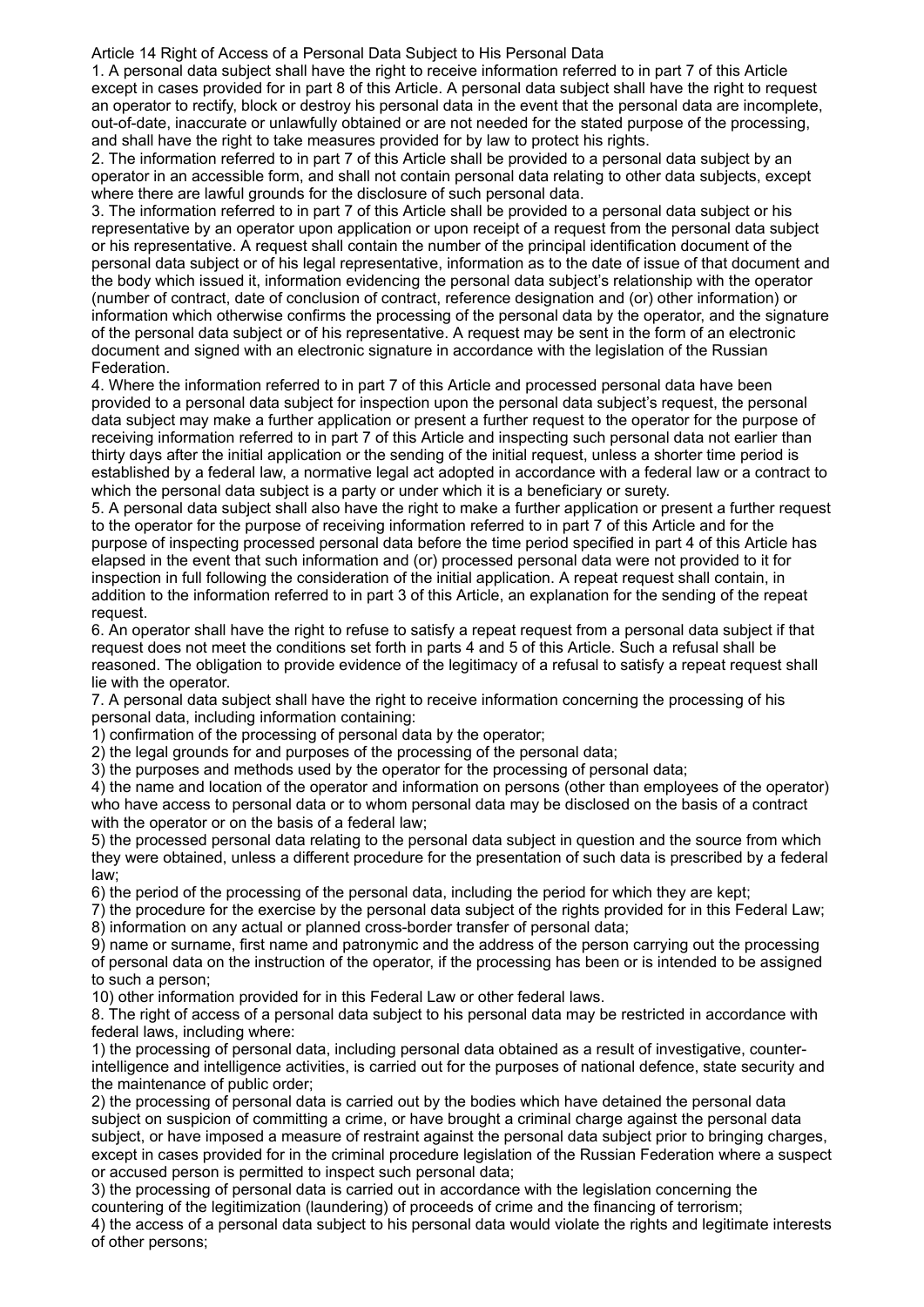5) the processing of personal data is carried out in cases provided for by the legislation of the Russian Federation concerning transport safety for the purpose of ensuring the stable and safe operation of the transport complex and protecting the interests of the individual, society and the state in the transport sphere against acts of unlawful interference.

Article 15 Rights of Data Subjects Where Their Personal Data Are Processed for the Purpose of the Market Promotion of Goods,

Work and Services or for Purposes of Political Campaigning

1. The processing of personal data for the purpose of the market promotion of goods, work and services by means of making direct contact with a potential consumer with the aid of communications facilities, and for purposes of political campaigning, shall be permitted only on condition of the prior consent of the subject of the personal data. Such processing of personal data shall be deemed to be carried out without the prior consent of the personal data subject unless the operator is able to prove that such consent was obtained. 2. An operator shall be obliged, upon the request of a data subject, immediately to terminate the processing of his personal data which is referred to in part 1 of this Article.

Article 16 Rights of Data Subjects in Relation to Decision-Taking Solely on the Basis of Automated Processing of Their Personal Data

1. It shall be prohibited for making decisions which give rise to legal consequences for a personal data subject or otherwise affect his rights and legitimate interests to be taken solely on the basis of the automated processing of personal data, except in the instances envisaged by part 2 of this Article.

2. A decision which gives rise to legal consequences for a personal data subject or otherwise affects his rights and legitimate interests may be taken solely on the basis of the automated processing of his personal data only if the subject of the personal data has given his written consent or in instances envisaged by federal laws which also establish measures to safeguard the rights and legitimate interests of the subject of the personal data.

3. An operator shall be obliged to make clear to a personal data subject the procedure whereby a decision is taken solely on the basis of the automated processing of his personal data and the possible legal consequences of such a decision, to allow him the opportunity to present an objection against such a decision, and to explain the means by which the personal data subject may protect his rights and legitimate interests.

4. An operator shall be obliged to consider an objection such as is referred to in part 3 of this Article within thirty days from the day of receiving it, and to notify the personal data subject of the results of the consideration of that objection.

Article 17 Right to Appeal Against Actions or Inaction of an operator

1. Where a personal data subject believes that an operator is processing his personal data not in compliance with the requirements of this Federal Law or is otherwise violating his rights and freedoms, the personal data subject shall have the right to appeal against the actions or inaction of the operator to the authorized body for the protection of the personal data subjects' rights or through the courts.

2. A personal data subject shall have the right to protection of his rights and legal interests, including the right to reimbursement for losses and (or) compensation for moral injury through the courts.

## CHAPTER 4. OBLIGATIONS OF AN OPERATOR

Article 18 Obligations of an Operator in Collecting Personal Data

1. When collecting personal data, an operator shall be obliged to provide to the personal data subject, upon his request, the information which is provided for in part 7 of Article 14 of this Federal Law.

2. Where the provision of personal data is compulsory in accordance with federal laws, the operator shall be obliged to explain to the personal data subject the legal consequences of refusing to provide his personal data.

3. Where personal data have been obtained other than from the personal data subject, the operator shall be obliged, except in cases provided for in part 4 of this Article, to provide the following information to the personal data subject before beginning to process the personal data:

1) name or surname, first name and patronymic and the address of the operator or its representative;

2) the purpose and legal basis of the processing of the personal data;

3) the expected users of the personal data;

4) the rights of the personal data subject as established by this Federal Law;

5) the source from which the personal data were obtained.

4. An operator shall be exempt from the obligation to provide the information specified in part 3 of this Article to a personal data subject where:

1) the personal data subject has been notified of the processing of his personal data by the operator in question;

2) the personal data have been received by the operator on the basis of a federal law or in connection with the performance of a contract to which the personal data subject is a party or under which it is a beneficiary or surety;

3) the personal data have been made public by the personal data subject or have been obtained from a public source;

4) the operator is processing the data for statistical or other research purposes, for the purposes of the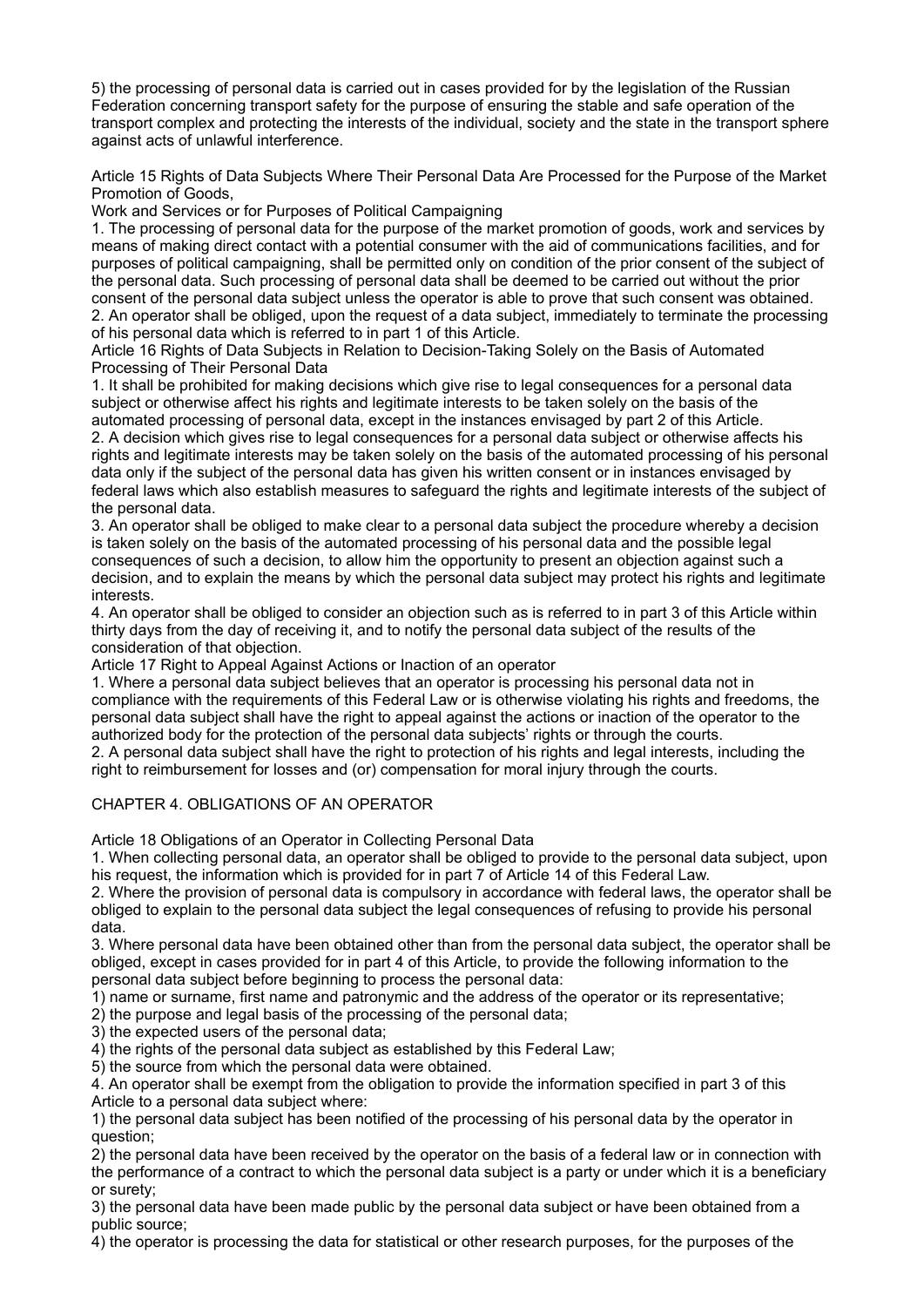professional activities of a journalist or for the purposes of scientific, literary or other creative activities, provided that this does not cause the rights and legitimate interests of the personal data subject to be violated;

5) the provision of the information provided for in part 3 of this Article to the personal data subject would violate the rights and legitimate interests of third parties.

Article 18.1 Measures to Ensure the Fulfillment by an operator of the Obligations Laid Down in This Federal Law

1. An operator shall be obliged to take such measures as are necessary and sufficient to ensure the fulfillment of the obligations laid down in this Federal Law and normative legal acts adopted in accordance with this Federal Law. An operator shall independently determine the composition and range of measures which are necessary and sufficient to ensure the fulfillment of the obligations laid down in this Federal Law and normative legal acts adopted in accordance with this Federal Law, except as otherwise provided by this Federal Law or other federal laws. Such measures shall include, in particular:

1) the appointment by an operator which is a legal entity of a person responsible for organizing the processing of personal data;

2) the issuance by an operator which is a legal entity of documents setting out the operator's policies in regard to the processing of personal data, by-laws on the processing of personal data and by-laws establishing procedures aimed at the prevention and detection of violations of the legislation of the Russian Federation and the remediation of the consequences of such violations;

3) the application of legal, organizational and technical measures to ensure the security of personal data in accordance with Article 19 of this Federal Law;

4) the conduct of internal control and (or) auditing of the conformity of the processing of personal data to this Federal Law and normative legal acts adopted in accordance with this Federal Law, requirements relating to the protection of personal data, the operator's policies in relation to the processing of personal data and the operator's by-laws;

5) evaluating damage which may be caused to data subjects in the event of the violation of this Federal Law and correlating that damage with measures taken by the operator to ensure the fulfillment of the obligations laid down in this Federal Law;

6) ensuring that employees of the operator who are directly involved in the processing of personal data are made aware of the provisions of the legislation of the Russian Federation concerning personal data, including requirements relating to the protection of personal data, documents setting out the operator's policies in relation to the processing of personal data and by-laws on the processing of personal data, and (or) providing training to those employees.

2. An operator shall be obliged to publish or otherwise provide unlimited access to the document setting out its policies in relation to the processing of personal data and to information concerning requirements to be fulfilled with respect to the protection of personal data. An operator which collects personal data using data networks shall be obliged to publish in the appropriate data network a document setting out its policies in relation to the processing of personal data and information concerning requirements to be fulfilled with respect to the protection of personal data, and to make that document available through the appropriate data network.

3. The Government of the Russian Federation shall establish a range of measures aimed at ensuring that obligations laid down in this Federal Law and normative legal acts adopted in accordance with this Federal Law are fulfilled by operators which are state or municipal bodies.

4. An operator shall be obliged to present documents and by-laws such as are referred to in part 1 of this Article and (or) to provide other evidence of the taking of the measures referred to in part 1 of this Article upon the request of the authorized body for the protection of the personal data subjects' rights.

Article 19 Measures to Ensure the Security of Personal Data While They Are Being Processed 1. An operator shall be obliged, when processing data, to take or arrange for the taking of such legal, organizational and technical measures as are necessary to protect personal data against unlawful or accidental access to and destruction, alteration, blocking, copying, provision or dissemination of personal data and against other unlawful actions in relation to personal data.

See Federal Tax Service Decree No. N ММВ-7-4/959@ of the Russian Federation of 21 December 2011 concerning protection of personal data when they are processed in automated data systems of tax authorities.

See Regulation on Methods and Ways of Information Protection in Personal Data Systems, which was approved by Decree N 58 issued by the Federal Service for Technical and Export Control Russia on 5 February, 2010.

2. The security of personal data shall be achieved, in particular:

1) by identifying threats to the security of personal data while they are being processed in personal data filing systems:

2) by applying such organizational and technical measures for ensuring the security of personal data while they are being processed in personal data filing systems as are necessary to meet the requirements relating to the protection of personal data which shall be fulfilled in order to ensure the levels of protection of personal data which are established by the Government of the Russian Federation;

3) by applying means of data protection which have duly undergone conformity assessment procedures; 4) by assessing the effectiveness of measures taken to ensure the security of personal data prior to the commissioning of a personal data filing system;

5) by keeping records of media containing personal data;

6) by detecting instances of unauthorized access to personal data and taking measures;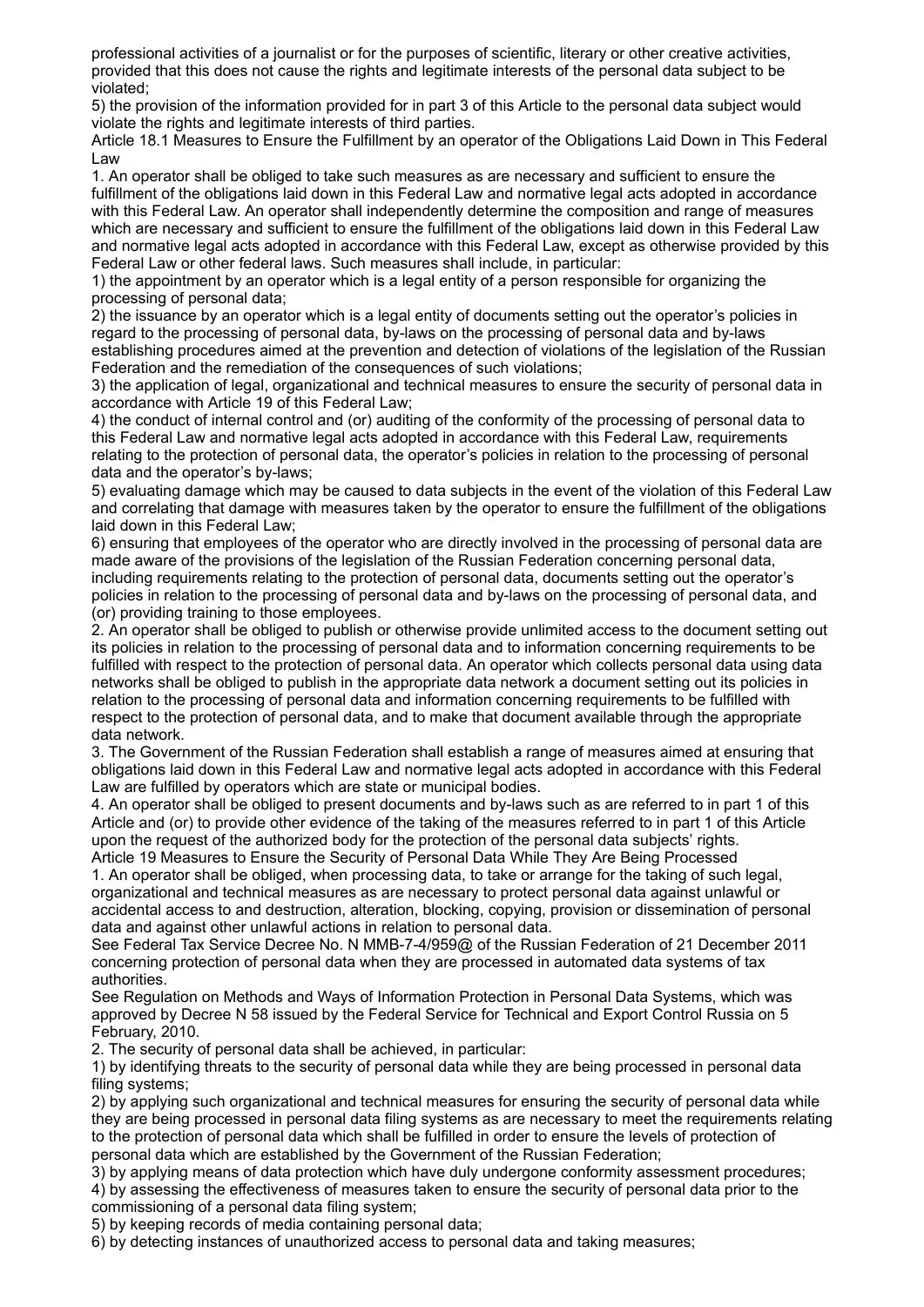7) by restoring personal data which have been modified or destroyed as a result of unauthorized access; 8) by establishing rules for access to personal data being processed in a personal data filing system and providing for the registration and recording of all actions performed on personal data in a personal data filing system;

9) by monitoring measures taken to ensure the security of personal data and the level of protection of personal data filing systems.

3. The Government of the Russian Federation shall, taking into account potential damage to a data subject, the extent and content of personal data being processed, the type of activity in the context of which personal data are processed and the presence of threats to the security of personal data, establish: 1) levels of protection for personal data while they are being processed in personal data filing systems based on threats to the security of those data;

2) requirements relating to the protection of personal data while they are being processed in personal data filing systems which shall be met in order for the established levels of protection for personal data to be provided;

See the Instruction on organizing the protection of personal data contained in information systems of internal affairs bodies of the Russian Federation, which was approved by the Decree №678 issued by the Ministry of Internal Affairs of the Russian Federation on 6 July 2012.

See the Standard requirements on organizing and providing the functioning of cryptographic facilities intended for protection of information not containing the data classified as state secret in case of their usage for providing protection of personal data when they are processed in personal data systems, which were approved by the Decree N 149/6/6-622 issued by the Federal Security Service of the Russian Federation on 21 February 2008

See the Guidelines on providing protection for personal data when they are automatically processed in personal data systems with the help of cryptographic facilities, which were approved by the Decree N 149/54-144 issued by the Federal Security Service of the Russian Federation on 21 February 2008 3) requirements relating to physical media for the storage of biometric personal data and relating to technologies for the storage of such data outside personal data filing systems.

4. The composition and content of organizational and technical measures for ensuring the security of personal data while they are being processed in personal data filing systems which are necessary in order to fulfill the personal data protection requirements established by the Government of the Russian Federation in accordance with part 3 of this Article for each level of protection shall be established by the federal executive body in charge of security and the federal executive body in charge of technical counterintelligence and technical protection of information within the limits of their powers.

5. Federal executive bodies which carry out functions involving the formulation of state policy and normative legal regulation in the designated sphere of activity, state government bodies of constituent entities of the Russian Federation, the Bank of Russia, bodies of state non-budgetary funds and other state bodies shall, within the limits of their powers, adopt normative legal acts in which they identify what threats to the security of personal data are present in connection with the processing of personal data in personal data filing systems used in particular types of activity, taking into account the content of personal data and the nature and methods of the processing of personal data.

6. In addition to the threats to the security of personal data which are identified in normative legal acts adopted in accordance with part 5 of this Article, associations, unions and other amalgamations of operators may issue decisions identifying further threats to the security of personal data which are present in connection with the processing of personal data in personal data filing systems used in particular types of activity by members of those associations, unions and other amalgamations of operators, taking into account the content of personal data and the nature and methods of the processing of personal data.

7. Drafts of normative legal acts such as are referred to in part 5 of this Article shall be agreed with the federal executive body in charge of security and the federal executive body in charge of technical counterintelligence and technical protection of information. Drafts of decisions such as are referred to in part 6 of this Article shall be agreed with the federal executive body in charge of security and the federal executive body in charge of technical counter- intelligence and technical protection of information in accordance with the procedure established by the Government of the Russian Federation. A decision of the federal executive body in charge of security and the federal executive body in charge of technical counterintelligence and technical protection of information not to approve drafts of decisions such as are referred to in part 6 of this Article shall be reasoned.

8. Control and supervision over the performance of organizational and technical measures for ensuring the security of personal data which have been established in accordance with this Article in regard to the processing of personal data in state personal data filing systems shall be exercised by the federal executive body in charge of security and the federal executive body in charge of technical counter-intelligence and technical protection of information within the limits of their powers and without the right to inspect personal data which are processed in the personal data filing systems.

9. The federal executive body in charge of security and the federal executive body in charge of technical counter-intelligence and technical protection of information may, in consideration of the importance and content of personal data being processed, be vested by a decision of the Government of the Russian Federation with powers to monitor the performance of organizational and technical measures for ensuring the security of personal data which have been established in accordance with this Article in regard to the processing of personal data in personal data filing systems which are used in the context of particular activities and which are not state personal data filing systems, without the right to inspect personal data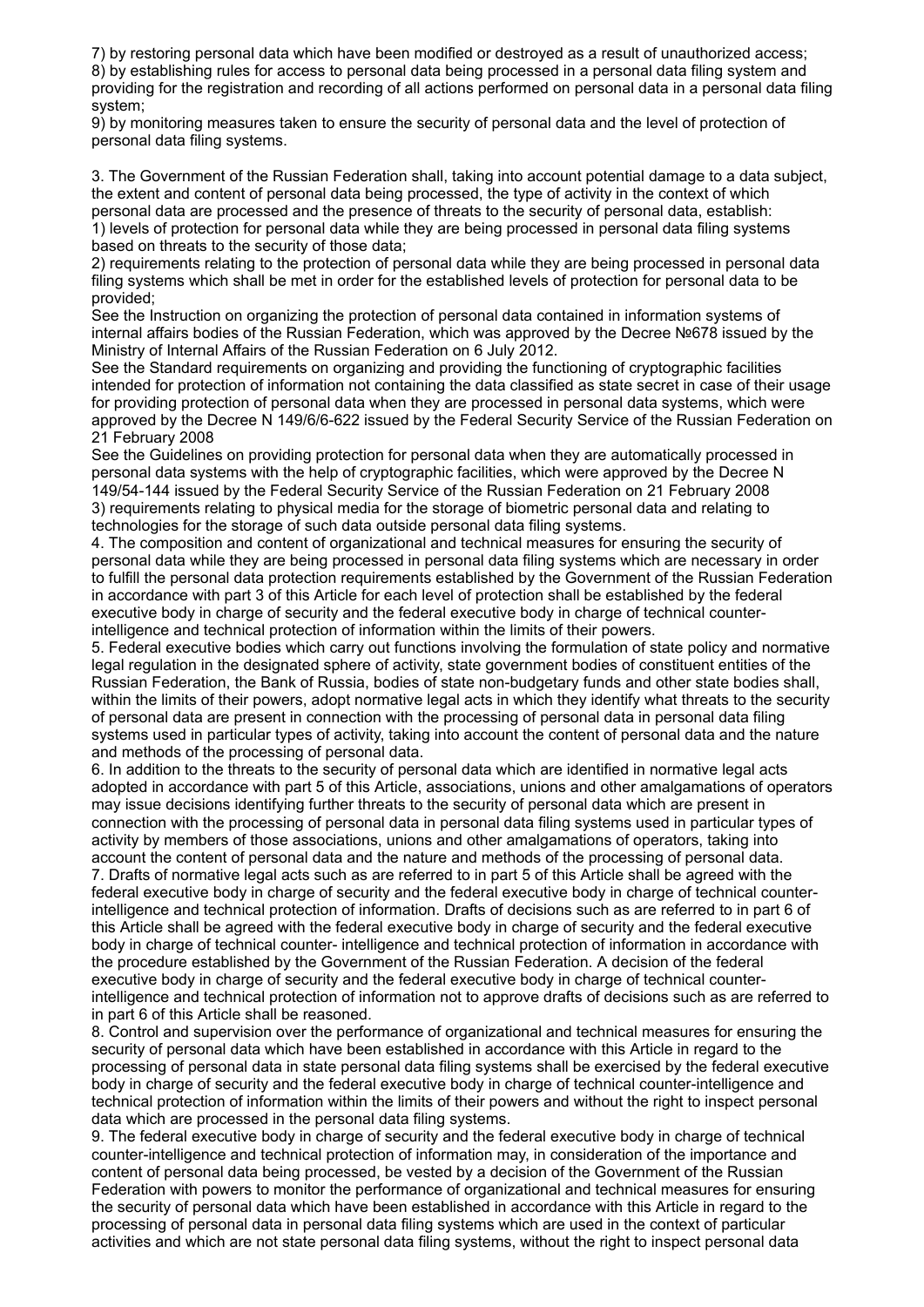which are processed in the personal data filing systems.

10. Biometric personal data may be used and stored outside personal data filing systems only on such physical data storage media and with the use of such storage technology as ensure the protection of those data against unlawful or accidental access, destruction, alteration, blocking, copying, provision and dissemination.

11. For the purposes of this Article, threats to the security of personal data shall be understood to mean the aggregate of conditions and factors which create a danger of unauthorized, including accidental, access to personal data, which may result in the destruction, alteration, blocking, copying, provision or dissemination of personal data or in other unlawful actions in connection with the processing of those personal data in a personal data filing system. The level of protection for personal data shall be understood to mean an aggregate indicator reflecting the requirements which shall be met in order to neutralize identified threats to the security of personal data while they are being processed in personal data information systems.

Article 20 Obligations of an operator Upon the Application of or Upon Receipt of a Request from a personal data subject or

His Representative, or from the Authorized Body for the Protection of the personal data subjects' rights 1. An operator shall be obliged to communicate to a personal data subject or his representative in the manner laid down in Article 14 of this Federal Law information on the possession of personal data relating to that data subject, and to make those personal data available for inspection upon application of the personal data subject or his representative or within thirty days from the date of receipt of a request from the personal data subject or his representative.

2. In the event of a refusal to provide information on the possession of personal data relating to a particular data subject or to provide such personal data to that data subject or his representative upon their application or upon receipt of a request from the personal data subject or his representative, the operator shall be obliged to give a reasoned reply in writing, containing a reference to the provision of part 8 of Article 14 of this Federal Law or of another federal law which is the basis for that refusal, within a period not exceeding thirty days from the day of the application of the personal data subject or his representative or from the date of receipt of the request from the personal data subject or his representative.

3. An operator shall be obliged to make personal data relating to a particular data subject available for inspection by that data subject or his representative free of charge. Within a period not exceeding seven working days from the day on which a subject of personal data or his representative presents evidence that the personal data are incomplete, inaccurate or out-of-date, the operator shall be obliged to make necessary amendments to those personal data. Within a period not exceeding seven working days from the day on which a subject of personal data or his representative presents evidence that the personal data were unlawfully obtained or are not needed for the stated purpose of the processing, the operator shall be obliged to destroy those personal data. The operator shall be obliged to notify the personal data subject or his representative of amendments made and measures taken and to take reasonable measures to notify third parties to whom personal data of that data subject have been transferred.

4. An operator shall be obliged, upon the request of the authorized body for the protection of the personal data subjects' rights, to supply necessary information to that body within thirty days from the date of receipt of that request.

Article 21 Obligations of an operator to Remedy Violations of Legislation Committed in the Processing of Personal Data, and to Rectify, Block and Destroy Personal Data

1. In the event that personal data are found to be unlawfully processed, upon the application of the personal data subject or his representative or upon the request of the personal data subject or his representative or of the authorized body for the protection of the personal data subjects' rights the operator shall be obliged to block unlawfully processed personal data relating to that data subject or to arrange for them to be blocked (if the processing of personal data is carried out by another person acting on the operator's instructions) from the moment of such application or the moment of the receipt of such request for the period needed for an inspection. In the event that personal data are found to be inaccurate, upon the application of the personal data subject or his representative or upon their request or a request of the authorized body for the protection of the personal data subjects' rights the operator shall be obliged to block personal data relating to that data subject or to arrange for them to be blocked (if the processing of personal data is carried out by another person acting on the operator's instructions) from the moment of such application or from the moment of the receipt of such request for the period needed for an inspection, provided that the blocking of personal data does not violate the rights and legitimate interests of the personal data subject or of third parties.

2. In the event that personal data are confirmed as inaccurate, the operator shall be obliged, on the basis of information presented by the personal data subject or his representative or the authorized body for the protection of the personal data subjects' rights or other necessary documents, to rectify the personal data or to arrange for them to be rectified (if the processing of personal data is carried out by another person acting on the operator's instructions) within seven working days from the date of presentation of that information, and to remove the block on the personal data.

3. In the event that it is discovered that personal data are being unlawfully processed by an operator or a person acting on the instructions of an operator, the operator shall be obliged, within a period not exceeding three working days from the date of that discovery, to cease the unlawful processing of the personal data or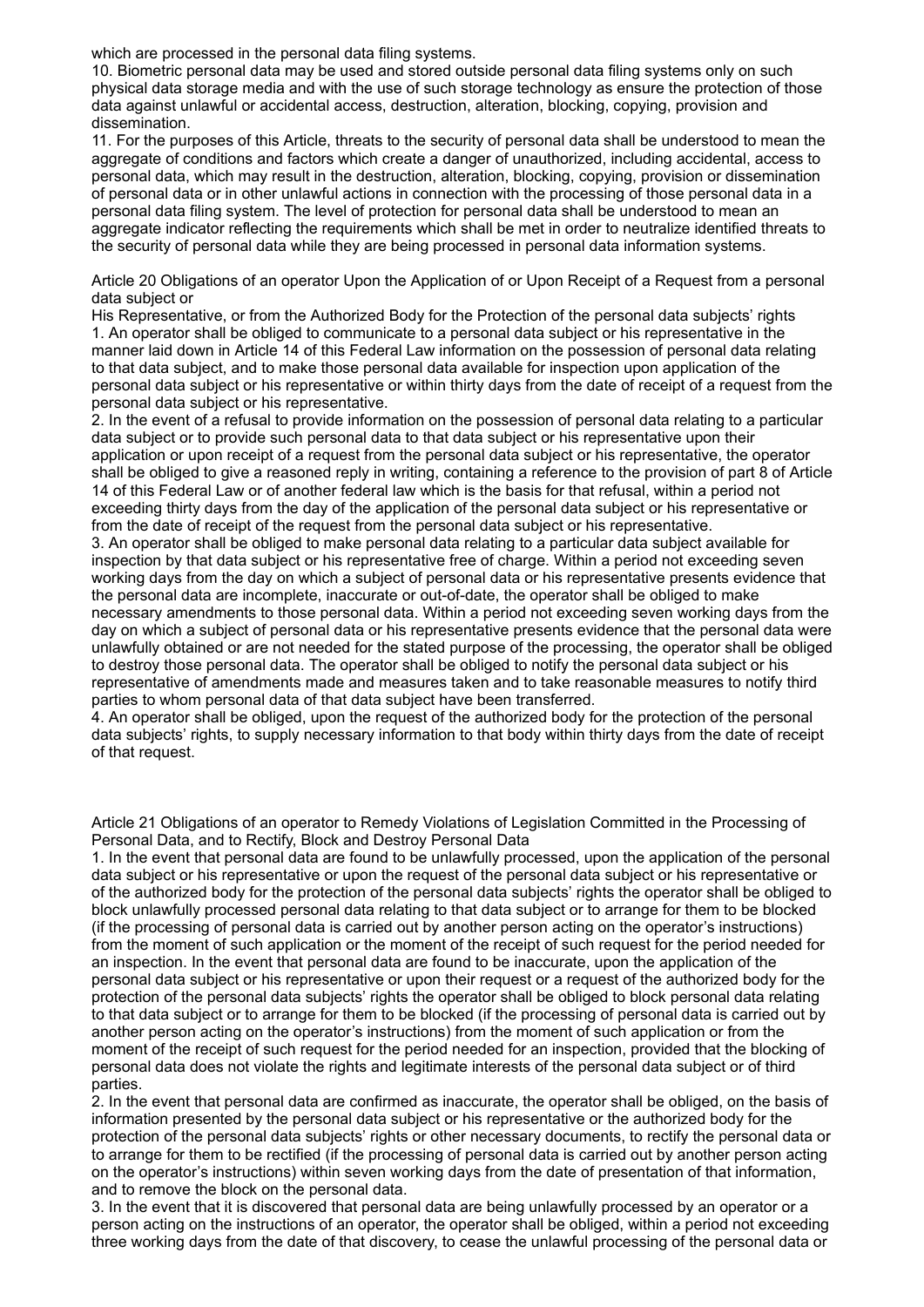to arrange for the unlawful processing of the personal data to be terminated by the person acting on the operator's instructions. In the event that it is impossible for the processing of personal data to be made lawful, the operator shall be obliged, within a period not exceeding ten working days from the date of discovery of the unlawful processing of personal data, to destroy those personal data or to arrange for them to be destroyed. The operator shall be obliged to notify the remedying of the violations committed or the destruction of the personal data to the personal data subject or his representative and, if the application of the personal data subject or his representative or the request of the authorized body for the protection of the personal data subjects' rights were sent by the authorized body for the protection of the personal data subjects' rights, to that body.

4. Where the purpose of the processing of personal data has been achieved, the operator shall be obliged to cease the processing of personal data or arrange for it to be terminated (if the processing of personal data is carried out by another person acting on the operator's instructions) and to destroy the personal data or arrange for them to be destroyed (if the processing of personal data is carried out by another person acting on the operator's instructions) within a period not exceeding thirty days from the date of the achievement of the purpose for which the personal data were processed, unless otherwise provided by a contract to which the personal data subject is a party or under which it is a beneficiary or surety or by another agreement between the operator and the personal data subject or unless the operator has the right to process the personal data without the consent of the personal data subject on grounds provided for in this Federal Law or other federal laws.

5. In the event that a personal data subject withdraws its consent to the processing of his personal data, the operator shall be obliged to cease the processing of the personal data or arrange for it to be terminated (if the processing of personal data is carried out by another person acting on the operator's instructions) and, if the personal data no longer need to be kept for the purposes of the processing of the personal data, to destroy the personal data or arrange for them to be destroyed (if the processing of personal data is carried out by another person acting on the operator's instructions) within a period not exceeding thirty days from the date of receipt of the above-mentioned withdrawal, unless otherwise provided by a contract to which the personal data subject is a party or under which it is a beneficiary or surety or by another agreement between the operator and the personal data subject or unless the operator has the right to process the personal data without the consent of the personal data subject on grounds provided for in this Federal Law or other federal laws.

6. Where it is impossible for personal data to be destroyed within the time period specified in parts 3 to 5 of this Article, the operator shall block the personal data or arrange for them to be blocked (if the processing of personal data is carried out by another person acting on the operator's instructions) and ensure that the personal data are destroyed within a period not exceeding six months, unless a different time period is established by federal laws.

Article 22 Notification of the Processing of Personal Data

1. Prior to commencing the processing of personal data, an operator shall be obliged to notify the authorized body for the protection of data subjects of its intention to carry out the processing of personal data, except in the instances envisaged by part 2 of this Article.

2. An operator shall have the right to carry out without notifying the authorized body for the protection of data subjects the processing of personal data:

1) which are processed in accordance with labour legislation;

2) which were obtained by the operator in connection with the conclusion of an agreement to which the subject of the personal data is party, if the personal data are not disseminated, are not supplied to third parties without the consent of the subject of the personal data and are used by the operator solely for the purpose of the performance of that agreement and the conclusion of agreements with the subject of the personal data;

3) which relate to members (participants) of a social association or a religious organization and are processed by the social association or religious organization in question acting in accordance with the legislation of the Russian Federation for the purpose of the achievement of lawful objectives which are provided for by their foundation documents, provided that the personal data are not disseminated or disclosed to third parties without the written consent of the subjects of the personal data;

4) which have been made public by the personal data subject;

5) which include only surnames, first names and patronymics of the subjects of the personal data;

6) which are needed for the one-off admission of a personal data subject onto premises where the operator is situated, or for other similar purposes;

7) which have been included in personal data filing systems which have the status of state automated filing systems in accordance with federal laws, and in state personal data filing systems which were created for the purpose of protecting the security of the state and public order;

8) which are processed without the use of automated equipment in accordance with federal laws or other normative legal acts of the Russian Federation which establish requirements for ensuring the security of personal data when they are being processed and for safeguarding the personal data subjects' rights;

9) which are processed in cases provided for in transport safety legislation of the Russian Federation for the purpose of ensuring the stable and safe operation of the transport complex and protecting the interests of the individual, society and the state in the transport sphere against acts of unlawful interference.

3. The notification provided for in part 1 of this Article shall be sent in the form of a paper document or in the form of an electronic document and shall be signed by an authorized person. The notification shall contain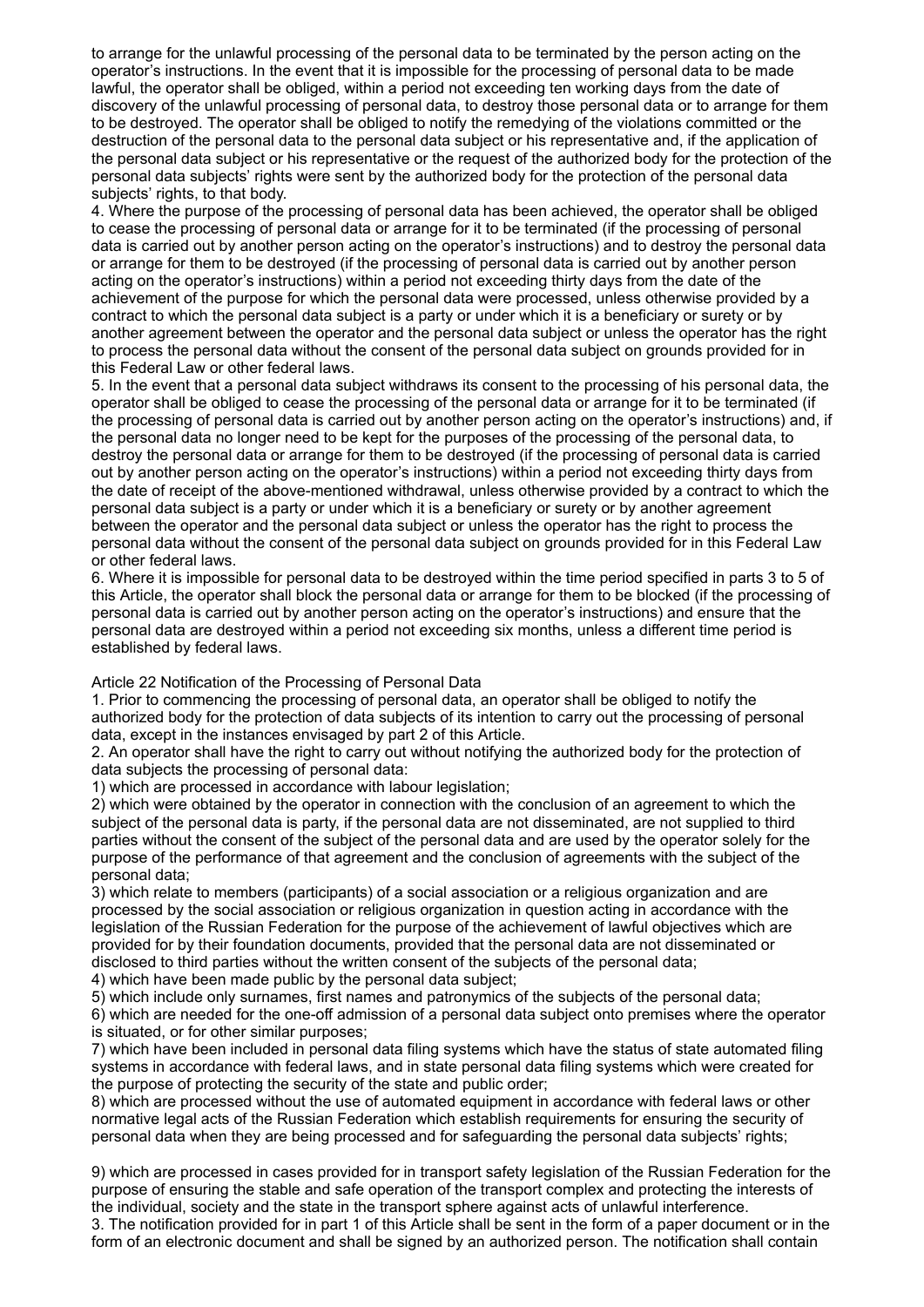the following information:

1) the name (surname, first name and patronymic) and address of the operator;

2) the purpose of the processing of personal data;

3) the categories of personal data;

4) the categories of data subjects whose personal data are to be processed;

5) the legal basis of the processing of personal data;

6) a list of actions to be performed in relation to personal data and a general description of the methods of processing personal data which are to be used by the operator;

7) a description of the measures provided for in Articles 18.1 and 19 of this Federal Law, including information on the availability of encoding (encryption) tools and the names of those tools;

7.1) the surname, first name and patronymic of the physical person or the name of the organization responsible for organizing the processing of personal data, and their contact telephone numbers, postal addresses and electronic mail addresses;

8) the date on which the processing of personal data is to begin;

9) the period or condition of termination of the processing of personal data;

10) information on whether or not the cross-border transfer of personal data occurs in the course of the processing of personal data;

11) information on measures taken to ensure the security of personal data in accordance with requirements established by the Government of the Russian Federation for the protection of personal data.

4. The authorized body for the protection of the personal data subjects' rights shall, within thirty days from the date of receipt of a notification of the processing of personal data, enter the details referred to in part 3 of this Article and details of the date on which the notification was sent in the register of operators. Information contained in the register of operators, with the exception of information concerning means of ensuring the security of personal data when they are being processed, shall be publicly available. 5. An operator may not be charged for expenses incurred in connection with the examination of a notification of the processing of personal data by the authorized body for the protection of the personal data subjects' rights or in connection with the entry of details in the register of operators.

6. In the event that details supplied according to part 3 of this Article are found to be incomplete or inaccurate, the authorized body for the protection of the personal data subjects' rights shall have the right to require the operator to rectify the details supplied before they are entered in the register of operators. 7. In the event that changes occur in information which is referred to in part 3 of this Article or the

processing of personal data is terminated, the operator shall be obliged to notify the authorized body for the protection of the personal data subjects' rights of this within ten working days from the date on which those changes arise or from the date on which the processing of personal data ceases.

Article 22.1 Persons Responsible for Organizing the Processing of Personal Data at Organizations 1. An operator which is a legal entity shall appoint a person responsible for organizing the processing of personal data.

2. The person responsible for organizing the processing of personal data shall receive instructions directly from the executive body of the organization which is the operator and shall be accountable to that body. 3. An operator shall be obliged to give the person responsible for organizing the processing of personal data the information referred to in part 3 of Article 22 of this Federal Law.

4. A person responsible for organizing the processing of personal data shall be obliged, in particular:

1) to exercise internal control over compliance by the operator and its employees with the legislation of the Russian Federation concerning personal data, including requirements relating to the protection of personal data;

2) to make employees of the operator aware of the provisions of the legislation of the Russian Federation concerning personal data, of by-laws on the processing of personal data and of requirements relating to the protection of personal data;

3) to organize the acceptance and processing of applications and requests from data subjects or their representatives and (or) to exercise control over the acceptance and processing of such applications and requests.

CHAPTER 5. CONTROL AND SUPERVISION OVER THE PROCESSING OF PERSONAL DATA. LIABILITY FOR VIOLATION OF REQUIREMENTS OF THIS FEDERAL LAW

Article 23 The Authorized Body for the Protection of the personal data subjects' rights

1. The authorized body for the protection of the personal data subjects' rights, which shall be charged with providing for control and supervision over the conformity of the processing of personal data to the requirements of this Federal Law, shall be the federal executive body which carries out control and supervision functions in the sphere of information technology and communications.

See the Administrative Order of Roscomnadzor on providing the state function regarding performance of the state supervision over compliance of personal data processing to the requirements of the legislation of the Russian Federation in the field of personal data, which was approved by Decree N 312 issued by Ministry of Telecom & Mass Communications on 14 November 2011.

2. The authorized body for the protection of the personal data subjects' rights shall examine claims brought by a personal data subject concerning the compatibility of the content of personal data and the methods of processing thereof with the purposes for which they are processed, and shall adopt an appropriate decision. 3. The authorized body for the protection of the personal data subjects' rights shall have the right: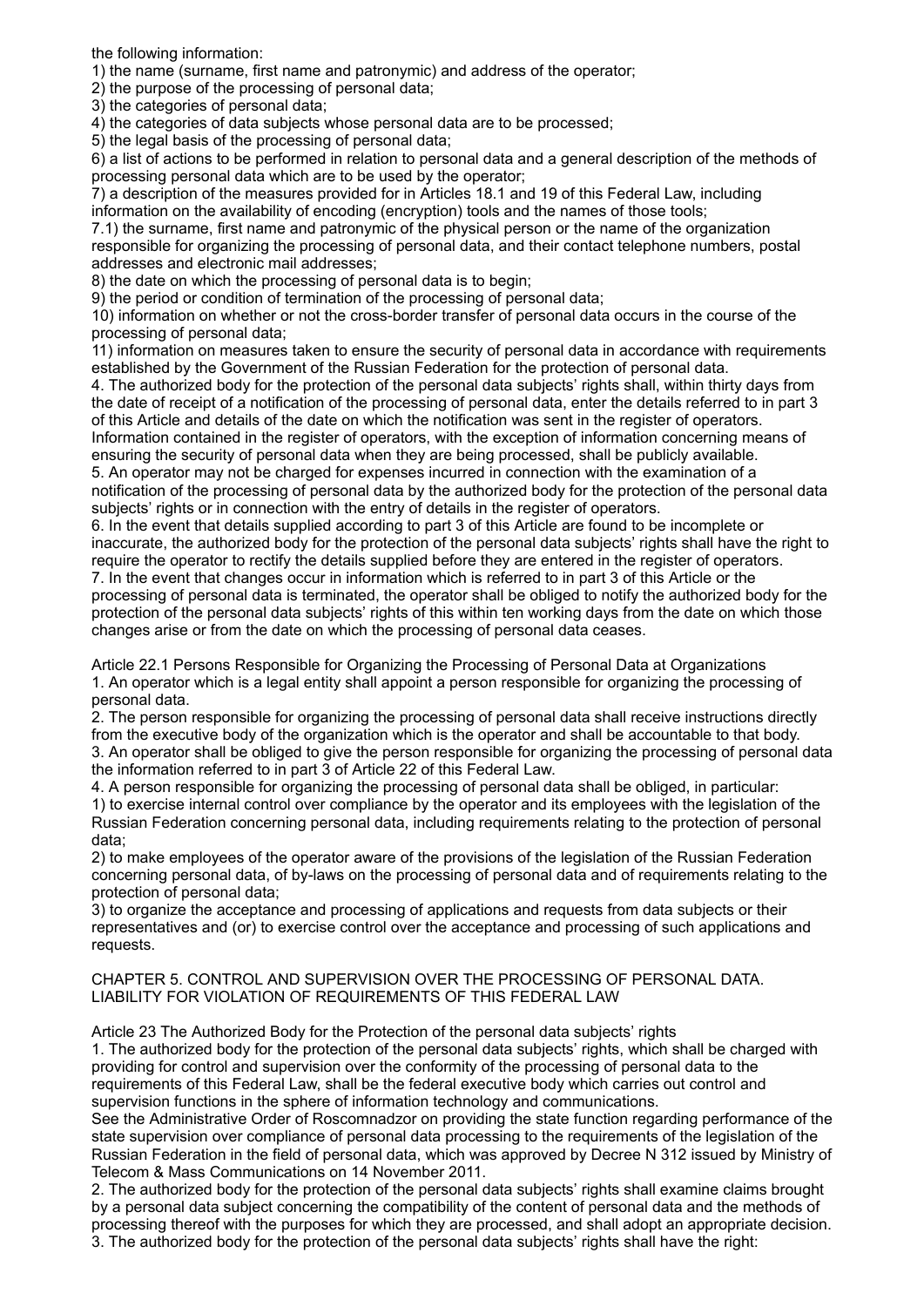1) to request from physical persons or legal entities information which is needed in order to exercise its powers, and to receive such information free of charge;

2) to check information contained in a notification of the processing of personal data, or to engage other state bodies to perform such checks within the limits of their powers;

3) to require an operator to rectify, block or destroy inaccurate or unlawfully obtained personal data; 4) to take measures in accordance with the procedure established by the legislation of the Russian Federation to suspend or terminate any processing of personal data which is carried out not in compliance with the requirements of this Federal Law;

5) to file statements of claim with a court in defence of the personal data subjects' rights, including in defence of the rights of the general public, and to represent the interests of data subjects in court; 5.1) to send the information referred to in clause 7 of part 3 of Article 22 of this Federal Law to the federal executive body in charge of security and the federal executive body in charge of technical counterintelligence and technical protection of information in line with their sphere of activity;

6) to send a petition to the body which licenses the activities of an operator to consider the possibility of taking measures to suspend or annul the relevant license in accordance with the procedure which is established by the legislation of the Russian Federation if one of the conditions of the license to carry out such activities is a prohibition on the transfer of personal data to third parties without the written consent of the personal data subject;

7) to send materials to public prosecution bodies and other law enforcement bodies in order for a decision to be taken on whether to institute criminal proceedings based on the elements of crimes associated with the violation of the personal data subjects' rights, according to the authority which is appropriate for a particular case;

8) to submit to the Government of the Russian Federation proposals for improving normative legal regulation of the protection of rights of data subjects;

9) to take administrative action against persons guilty of violating this Federal Law.

4. The confidentiality of personal data shall be ensured in relation to personal data which have become known to the authorized body for the protection of the personal data subjects' rights in the course of its activities.

5. The authorized body for the protection of the personal data subjects' rights shall be obliged:

1) to organize protection of the personal data subjects' rights in accordance with the requirements of this Federal Law and other federal laws;

2) to consider appeals and claims from citizens and legal entities on matters relating to the processing of personal data, and to take decisions based on the consideration of those appeals and claims within the limits of its powers;

3) to maintain a register of operators;

See the Administrative Order of Roscomnadzor on providing the state service "Maintainance of a Register of Operators Processing Personal Data", which was approved by Decree N 346 issued by Ministry of Telecom & Mass Communications on 21 December 2011.

4) to carry out other measures aimed at improving protection of the personal data subjects' rights;

5) to take measures in accordance with the procedure established by the legislation of the Russian Federation, on a submission from the federal executive body in charge of ensuring security or the federal executive body in charge of technical counterintelligence and technical protection of information, to bring about the suspension or termination of the processing of personal data;

6) to keep state bodies and data subjects informed, in response to their applications and requests, of the state of affairs with respect to the protection of the personal data subjects' rights;

7) to perform other duties envisaged by the legislation of the Russian Federation.

5.1 The authorized body for the protection of the personal data subjects' rights shall co- operate with authorized bodies for the protection of the personal data subjects' rights in foreign states, and in particular shall engage in the international exchange of information relating to the protection of the personal data subjects' rights and approve a list of foreign states which provide adequate protection for the personal data subjects' rights.

6. Decisions of the authorized body for the protection of the personal data subjects' rights may be appealed against through the courts.

7. The authorized body for the protection of the personal data subjects' rights shall send a report on its activities on an annual basis to the President of the Russian Federation, the Government of the Russian Federation and the Federal Assembly of the Russian Federation. That report shall be published in mass media.

8. The authorized body for the protection of the personal data subjects' rights shall be financed from federal budget resources.

9. There shall be created under the authorized body for the protection of the personal data subjects' rights a voluntary advisory board, the procedure for the formation of which and procedures for the activities of which shall be determined by the authorized body for the protection of the personal data subjects' rights.

Article 24 Liability for Violation of the Requirements of This Federal Law

1. Persons guilty of violating the requirements of this Federal Law shall bear the liability provided for by the legislation of the Russian Federation.

2. Moral damage caused to a personal data subject as a result of the violation of his rights or the violation of rules for the processing of personal data which are established by this Federal Law and requirements